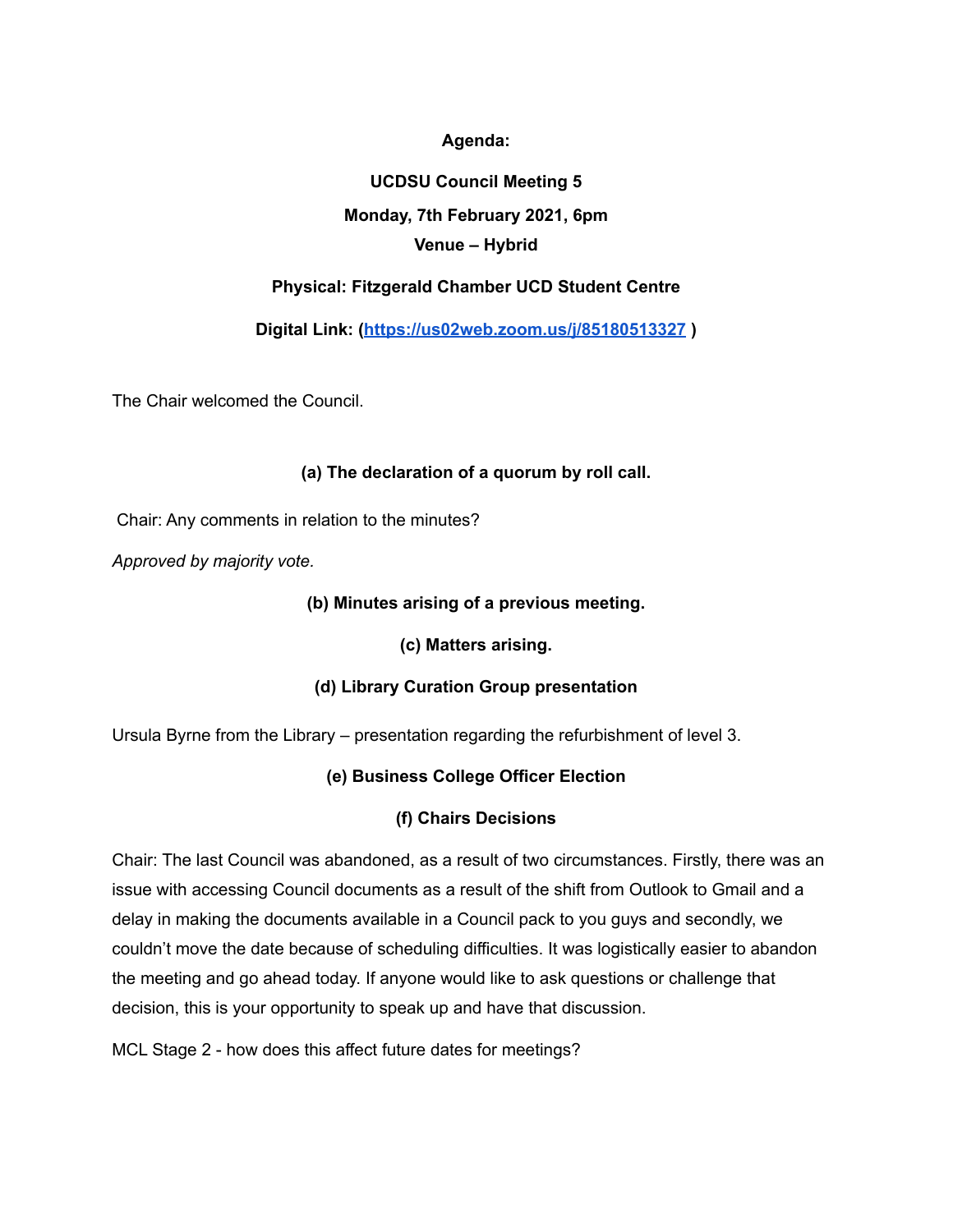Chair: future dates are unchanged. The meeting was not moved, it was abandoned, so the remaining dates remained unchanged.

Chair: Since there are no questions from the floor, I will presume this was okay. We can move on.

## **(e) Motions on notice.**

Chair: Before we move forward, I wanted to share some reflections on this issue. As a council member and former sabbatical officer, I have sometimes felt Chairpersons have been too strict with regards to standing orders and rules around Council, not always being empathetic towards how sabbatical officers might struggle with submitting reports on time during busy periods, and likewise with items and motions to be added to the agenda.

However, having said that, there are some officers who consistently submit reports late and have taken much advantage of that leniency. At this stage, I do not wish to call out names or to take any actions towards individuals who have taken this leniency often, however if the behaviour continues, I might have to take action. I would be interested in hearing what Council thinks about this, and if you believe that some of the deadlines should be changed, or that I should be more strict in applying the standing orders, please let me know.

## **1. Student Support Services – Molly & Ruairi**

## **Proposer**: Molly Greenough

MG: The contents of this motion are pretty straight forward. The only difference is that the motion was calling for a task force, and one is up and running now. The motion just discusses how the Counseling Service is at breaking point and in need of more resourcing.

Chair: Any speakers against the motion? No, but we have a question.

DKO'T, Disability College Officer: Can we have an explanation why the number 5 was selected?

MG: We felt this was an attaining target to start with, looking at international best practice, and aiming for a successful number.

Chair: Any further questions or speakers against? We'll put it to a vote.

*Passed by a clear majority.*

## **2. Addition of Expiring Mandates to Agenda – Darragh & Eoghan (2/3rds majority req)**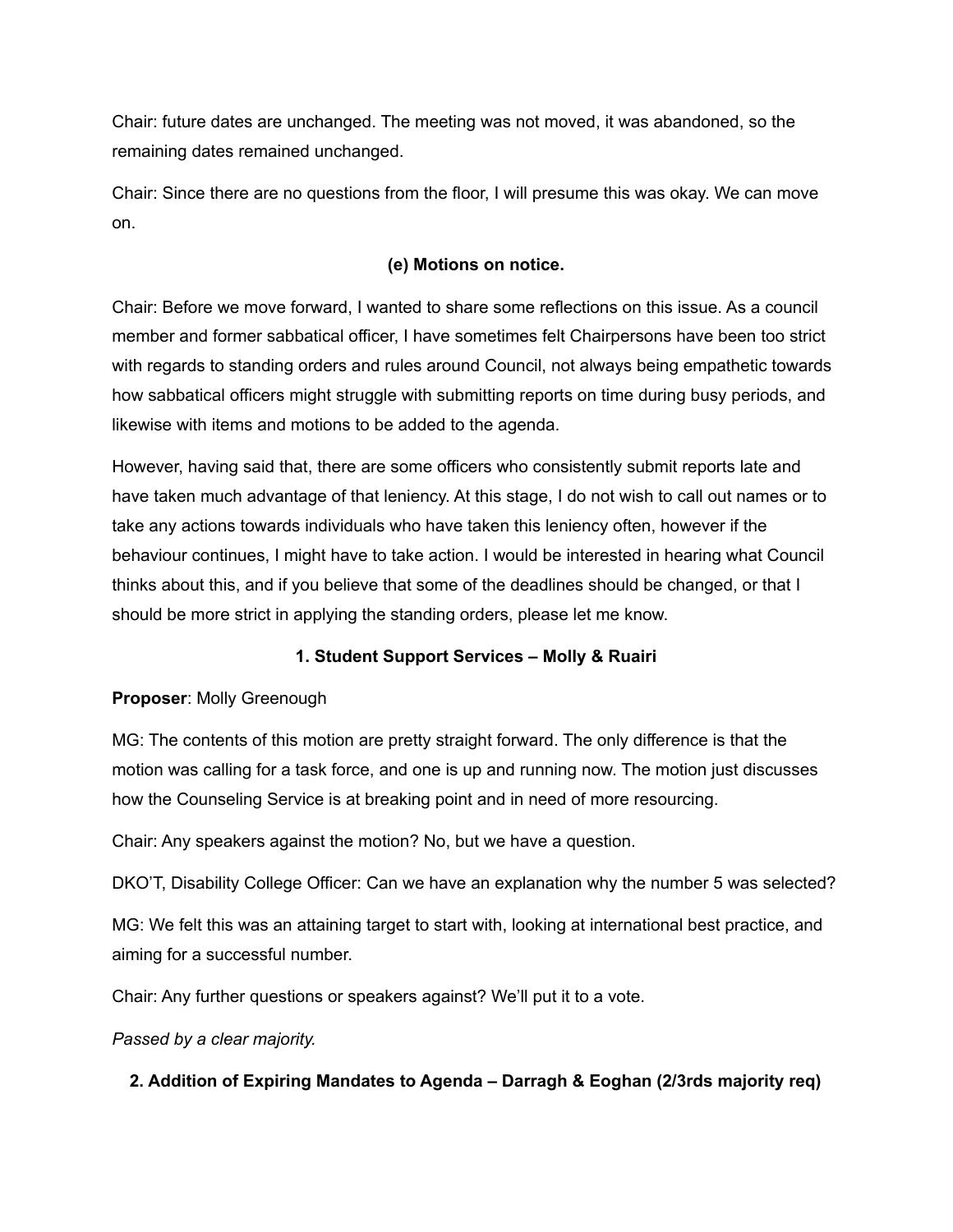Chair: This is a motion to amend the standing orders. In order for it to pass, it requires a two-thirds majority. So I will trigger a mandatory count.

DKO'T, Disability Campaign Coordinator: the motion will oblige the C&E Officer to include expiring mandates to Council. It's just because the policy book is long, and sometimes things can fall through the cracks, and Council should be aware that good mandates which may need renewing are about to expire.

Chair: Any speakers against, or questions?

Ruairi Power, President: My issue is that the Policy book is too long. It will be impossible for me to fulfill my mandates. Any member of Council can review the policy book on our website, they are arranged in a chronological order, and if members of Council want to renew them they can. However if the book is so long that people are losing track of what is in it, it makes it a very difficult document to work with. Since we are often adding mandates to it, perhaps we should also allow mandates to expire.

DKO'T: All that this motion is doing is encouraging people to see that mandates are about to expire. If people don't want them to continue being in the policy book, they can still let them expire. This is just about the Council being more aware of it.

Chair: Any speakers against, or questions?

Darryl Horan, C&E Officer: How would deadlines for submissions work?

Chair: The intention of this mandate is that, let's say we are at Council 4 and a mandate will expire between Council 4 and Council 5. All mandates that will expire between Council 4 and Council 5 will see them as ITEMS FOR NOTING on the agenda at Council 4. So, anyone who sees them on the agenda will be able to include them as items for a discussion or vote at the next Council. However, as an item for noting, there would be no debate or vote about it.

Robyn O'Keeffe, Env Campaign Coordinator: College Officers, Campaign Coordinators and Sabbatical Officers are all aware of the mandates that they have to fulfill. This is part of our training and we take that responsibility. If one of our mandates is about to expire, we will put it to a vote. I don't think it is necessary to amend the standing orders to achieve this.

Chair: Any speakers in favour?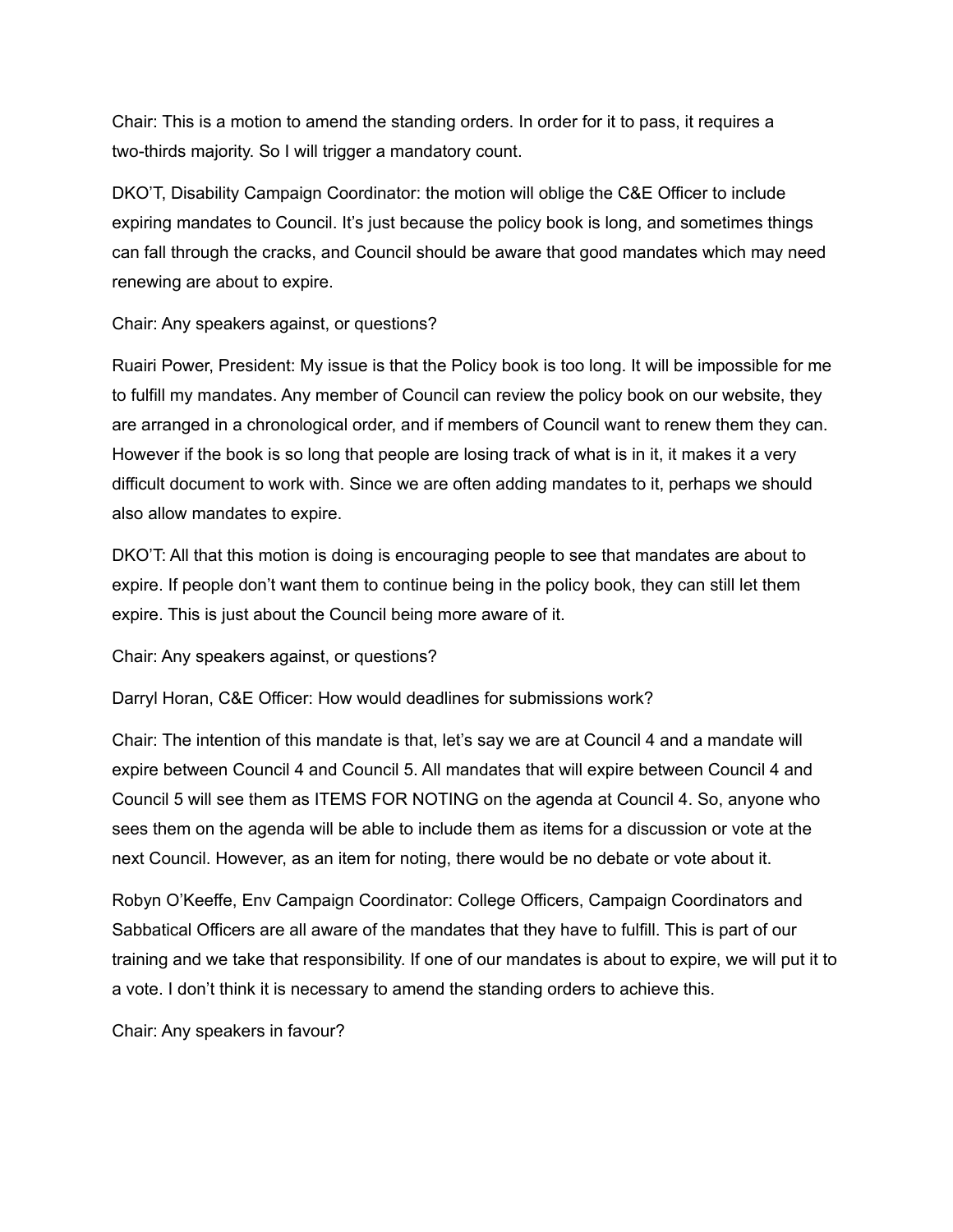Eoghan Ryder, Mature Students Campaign Coordinator: I can definitely see both sides. I don't think anyone is at odds here really. I think what Darragh is trying to get at here is good book keeping, and I think that can only benefit all of us really.

Chair: Thank you, speaker against?

Ryan Coorley, Science Stage 3: I just wanted to ask, will it be a work intensive mandate?

C&E Officer: I usually only think about Council on a Friday afternoon, so this might take 30minutes on a Wednesday afternoon, or 15 minutes even, for me to make sure that anything due to expire is included in the next Council pack.

Chair: Any speakers for? Any speakers online? Okay, darragh you can summate.

DKO'T: It will be 15 minutes out of Darryl's week, which will help us out an awful lot. Especially for Council members that don't have other roles as well, because then they might only attend Council and not review all of the Union documentation on a regular basis. This will keep everyone updated.

Chair: We will put it to a vote now.

*Vote not carried. 57% majority, not 66% reached.*

## **3. Support of the UCD Disability Inclusion and awareness society (diasoc) – Darragh & Kin**

Chair: Darragh, floor is yours.

DKO'T: Presented the motion.

Chair: Any speakers against?

MNF, Mental Health campaign coordinator: From the position of a campaign coordinator, who does not have a society backing the role, and someone who had a committee seat on the Cumann Gaelach last year as Oifigeach na Gaeilge, I do not support this motion. I think it gives too much power to a society to shape council policy, we would have to support activities of a society, and they may or may not be in line with Union Council Policies.

Chair: Any speakers for? Or questions?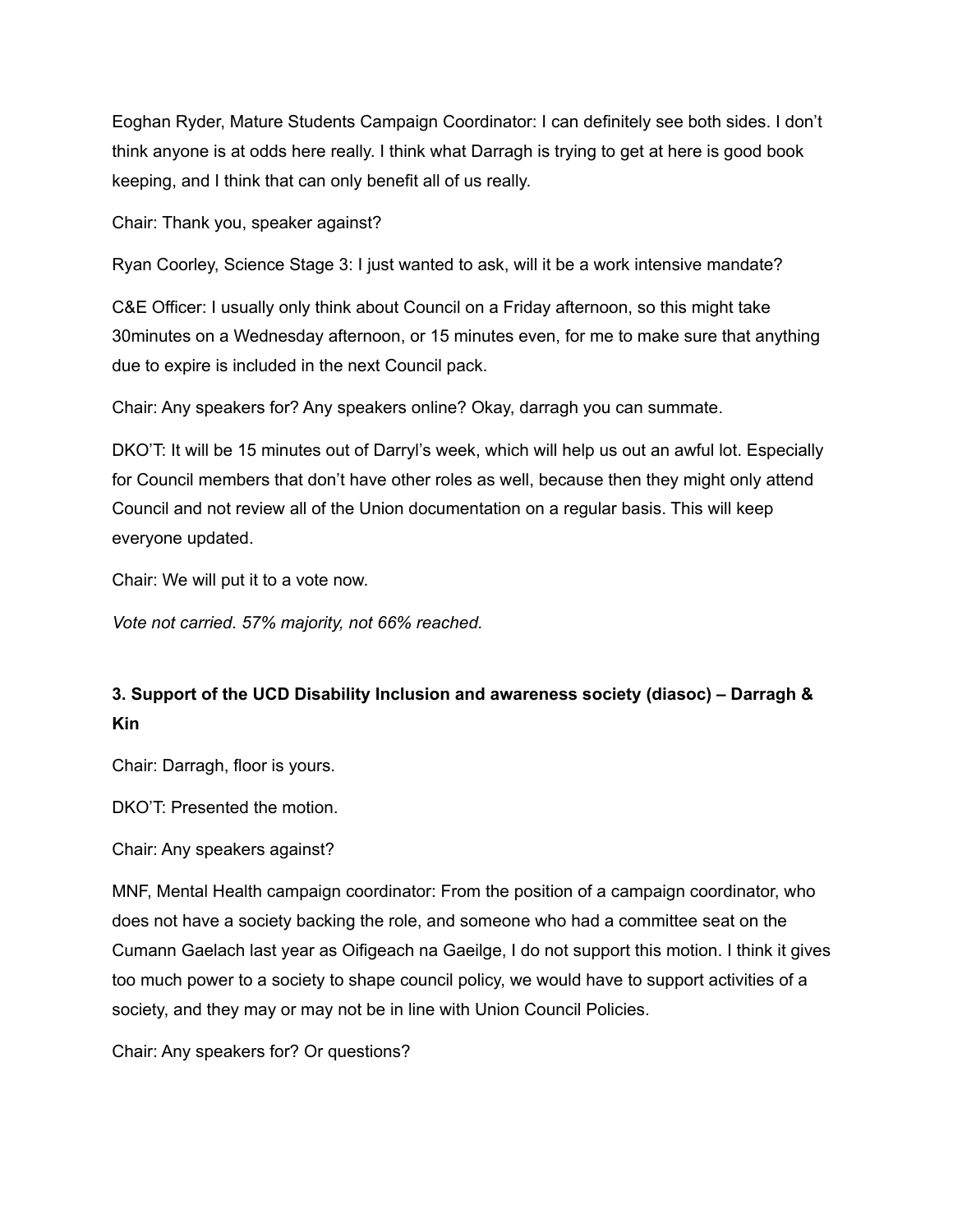Molly Greenough: Is the society fully developed and functioning at the moment? I just wanted to say that mandating an officer to work with a society that isn't fully formed yet can create a lot of issues. This was my experience in my role, so I would advise caution.

DKO'T: This society isn't fully formed, but this is because students with disabilities have been disadvantaged by the pandemic. So it is still registered with the societies' office, it isn't in a very strong place for the moment, however I am the incoming auditor of the society and hope to bring it back to strength. I believe that support from the SU would go a long way to helping!

Chair: Any speakers for? Or questions?

Yousef, Arch Stage 1: Question: What activities and campaigns to envisage happening? And would this mean that every disability campaign coordinator will be the auditor of DIASOC?

DKO'T: This would only mean close affiliation, not automatic chairpersonship. And the intent is just to support and engage students with disabilities, so that is what the activities would be about.

Chair: Any questions or speakers?

CG: Firstly, students for sensible drugs policy is not a society, so they are not under that remit. Now, as the Mature Students campaign coordinator, they are quite close to the same society. I don't think that is written anywhere, it is just a practice. Now, I would echo what Mide was saying - we have no control over societies. That doesn't mean we do not support them, but perhaps a formal mandate is a step too far. Although the sentiment of the motion is great, it can perhaps be achieved even without the mandate.

MCL Stage 2: My concern is that it seems very broad. If it was more specific in what the SU would be supporting DIASOC with, perhaps that would be better.

Chair: I am inclined to end the discussion here. I will hand over to Darragh to summate.

DKO'T: I can understand the issues with the vagueness. I just think the utility of having the motion outweighs the vagueness. It's about the importance of societies and UCDSU collaborating with them, and helping DIASOC exist.

MNF: Procedural motion 9 (n), the motion not be put.

Chair: Do I have a seconder? Yes, Robyn O'Keeffe. Grounds for the procedural motion?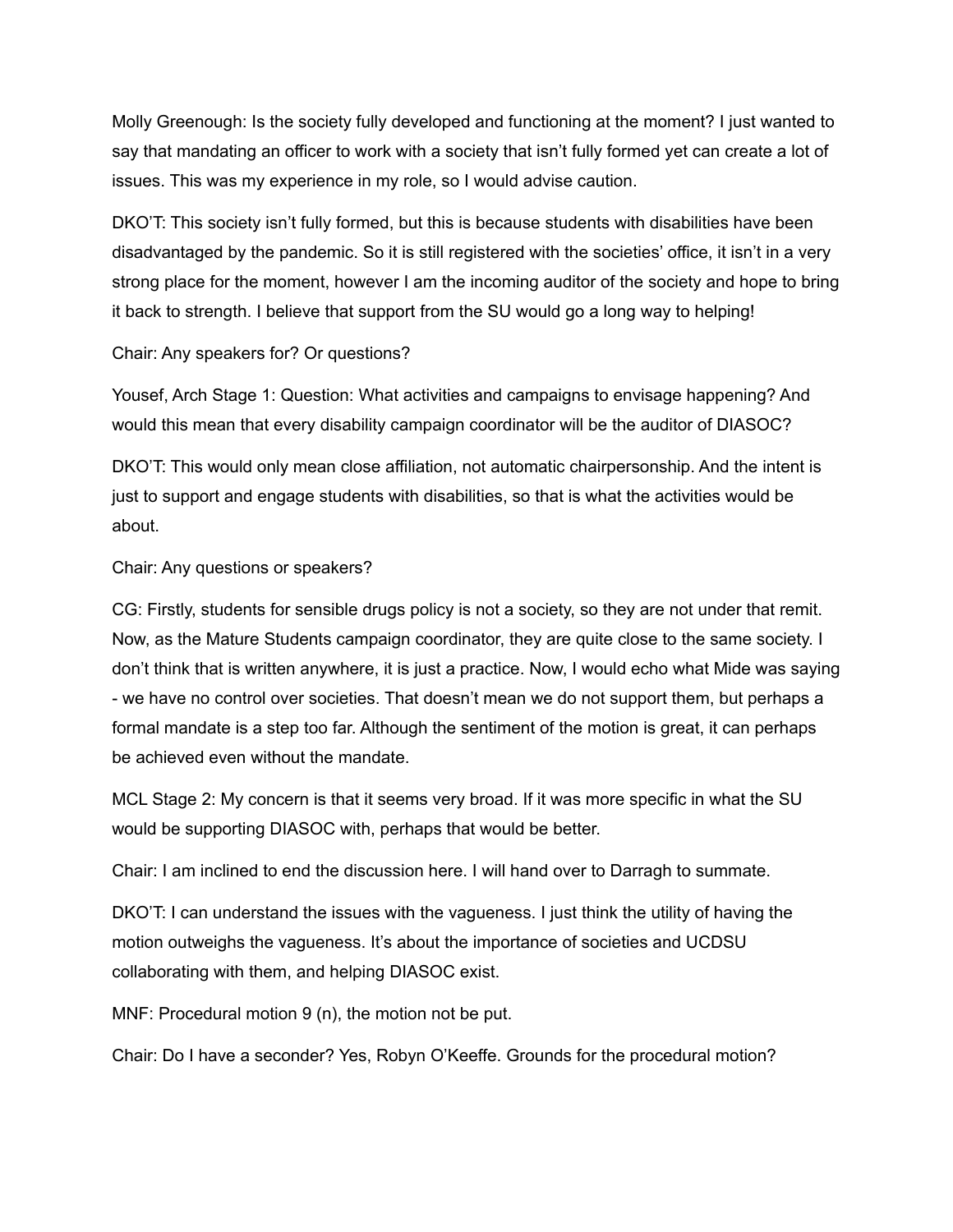MNF: I think the motion as it is presented is not in an acceptable format, and the proposer also admitted it. As it stands, the motion is not in shape to be included in the policy book. If it was rewritten, perhaps it can be submitted to the next Council.

Chair: I accept that procedural motion. Darragh, you have a right to reply.

DKO'T: If people don't think the motion is ready, I would usually prefer an amendment, however if Council feels that the motion should be removed from voting, feel free to vote for the procedural motion.

CHair: All those in favour of the procedural motion that the motion not be put to the floor, vote now.

*9(n) passed, motion will not be put.*

## **(f) Items for discussion.**

## **1. 'USI Re-affiliation' – Ruairi Power**

RP: I wanted to be upfront about our recent lobbying. We do well in the media, but the national lobbying and engaging with government officials, we are not in the room. Only USI are. They have strengths and weaknesses, their engagement is low, but the same can be said for UCDSU. We are struggling to get in the room with ministers - USI have monthly meetings with Simon Harris, so I wanted to put this to the room.

## Chair: Anyone got something to say? People online?

CG: I would be of the mindset not to reaffiliate. I do not see much changing since the last referendum. Cost was one element, but it was also about the accountability of USI and transparency issues, and this has not changed. I was there in 2017. Now, in terms of the lobbying, Ruairi is right and we are left out a bit. However, I don't know if that weighs up against the money that would be spent which we could spend here in UCD. Furthermore, the transparency issues are still quite concerning to me. I do see some benefits, but they do not outweigh the cons for me.

Emily Bollard: I think it would be beneficial maybe if a presentation was brought to Council. A lot of us were not around the last time this referendum happened.

RP: Yeah, and I would be very much in favour, but I would rather USI come in and deliver that.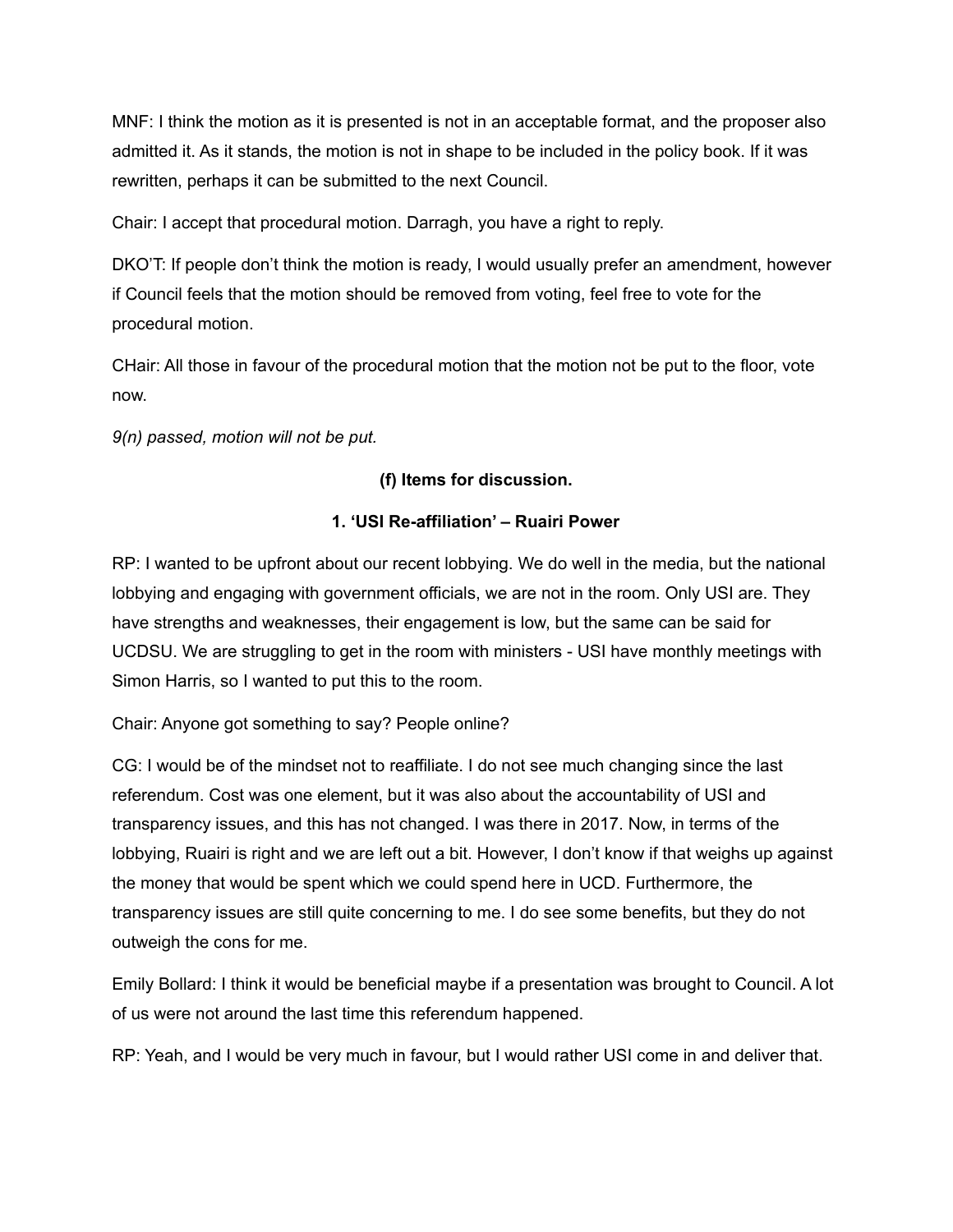Cillian Murphy, Engineering: What is the cost, and what amount of the SU budget would go towards it?

RP: It would be 5 euro per full time student and 2.50 euro per part time student. We would have to have a conversation with management about how that would be collected, I don't think it would be viable for that to be taken from our current capitation.

AB: I essentially have an issue with the delegation system of USI. The way they elect their full time officers is through a delegate system at their congress. As far as I see, there is no movement within USI to change this system, and I don't like it. I think it further disengages them from their membership.

Ryan Coorley, Science Stage 3: In the past decade, there has never been more of a reason to be active on the national stage, to have a foot in the door to tackle these issues with other Unions. If sabbats are in favour, I think we should be too.

MNF: I think the arguments criticisng USI can be made about UCDSU too, although they are often made louder against USI. However, if we are on the outside, we can't fix the issues. I am far from decided either way, but I do think there is a discussion to be had about rejoining.

DH: We are all here at half seven at night, we all see a value in an SU. USI is the national union, and many of the issues which we are working on are national issues. We cannot make a lot of changes on them, because we are not active on the national level to the same extent as USI. We are not in the room with ministers; we are not in the room with other SUs. And these things are part of my mandates and my role. So, in order to fulfill my role, I am in favour of us rejoining USI.

MG: I am not gonna lie, I do not know where I stand on this, it is a nuanced issue. What I want to know is, have any of you ever in your day to day college life ever heard about USI? Judging by the low level of knowledge in our Council, I would guess that the student population doesn't know much about it either, so it will be a tough referendum to run for either side.

DKO'T: 5 euro per student is about 140k. What does UCDSU stop doing, if we join? And can we get someone from USI to present about it.

RP: On the cost, it is a significant cost, so we would have to discuss with management how it would be paid. As far as USI coming in, that is for Niall as Chair to consider.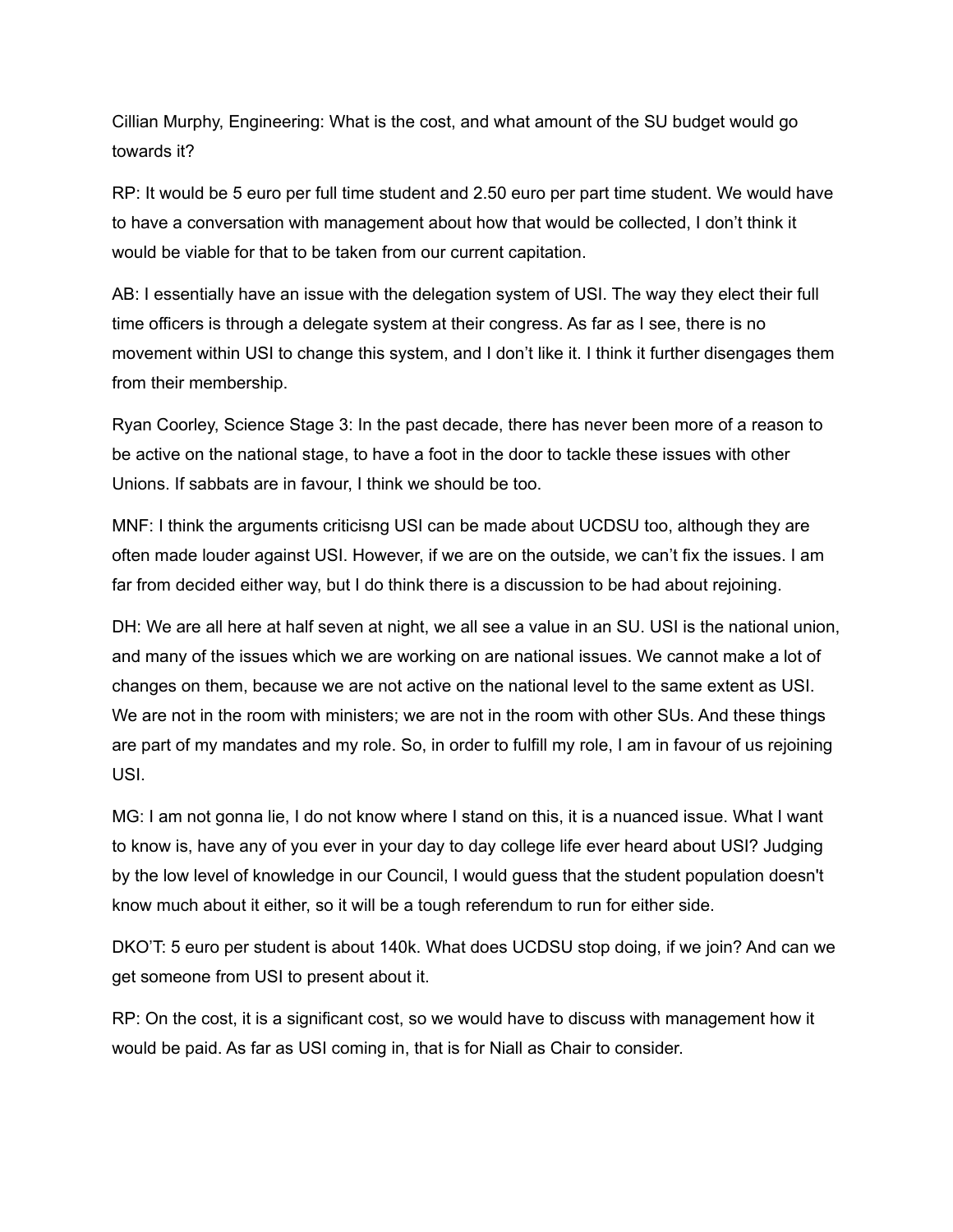Billy Egan, Science College Officer: Does the delegation system mean that sabbats would be missing from meetings on campus?

AB: So the delegation system is for electing the sabbatical positions. So, each SU can decide themselves how they put together their delegations for congress.

RP: And we would always have a seat, for example with meetings with ministers, if we are affiliated to USI. We would have voting rights on policy decisions. And then the delegate voting system would just be in place for electing the USI team for the following year.

Chair: I will review the standing orders. If an external USI speaker is invited to speak, I will need to decide whether I will allow it or not. But, I will ask Council for an indicative vote on whether Council would allow that.

*Majority of hands raised, to be inclined to allow a USI speaker to present to Council.*

MG: I think that in your judgment, if you are bringing someone in from USI, you should also bring in someone who does not like USI.

RC, AHSS College Officer: Firstly, I think it would depend if USI would come in to lobby or to present themselves. Would it not be better to have sabbats who are for and who are against to also share their views in a more structured manner?

Chair: I am not sure if the structure of council allows me to do that, but I will look into it.

DH: I would prefer if Council had a say in who would come in to speak against USI.

#### **2. 'Consent' – Molly Greenough**

MG: I included this in my report, but essentially we booked an active consent workshop on the 23rd Feb, from 6 to 7 pm. It would be good to see a strong Council turn out there! And, the university has set up a subgroup for rolling out active consent training next year, so I am delighted to see it!

Matthew Amenda: Where will it be?

MG: Theater L!

#### **3. 'It's Not Me: It's UCD- February 14th Protest' – Ruairi Power**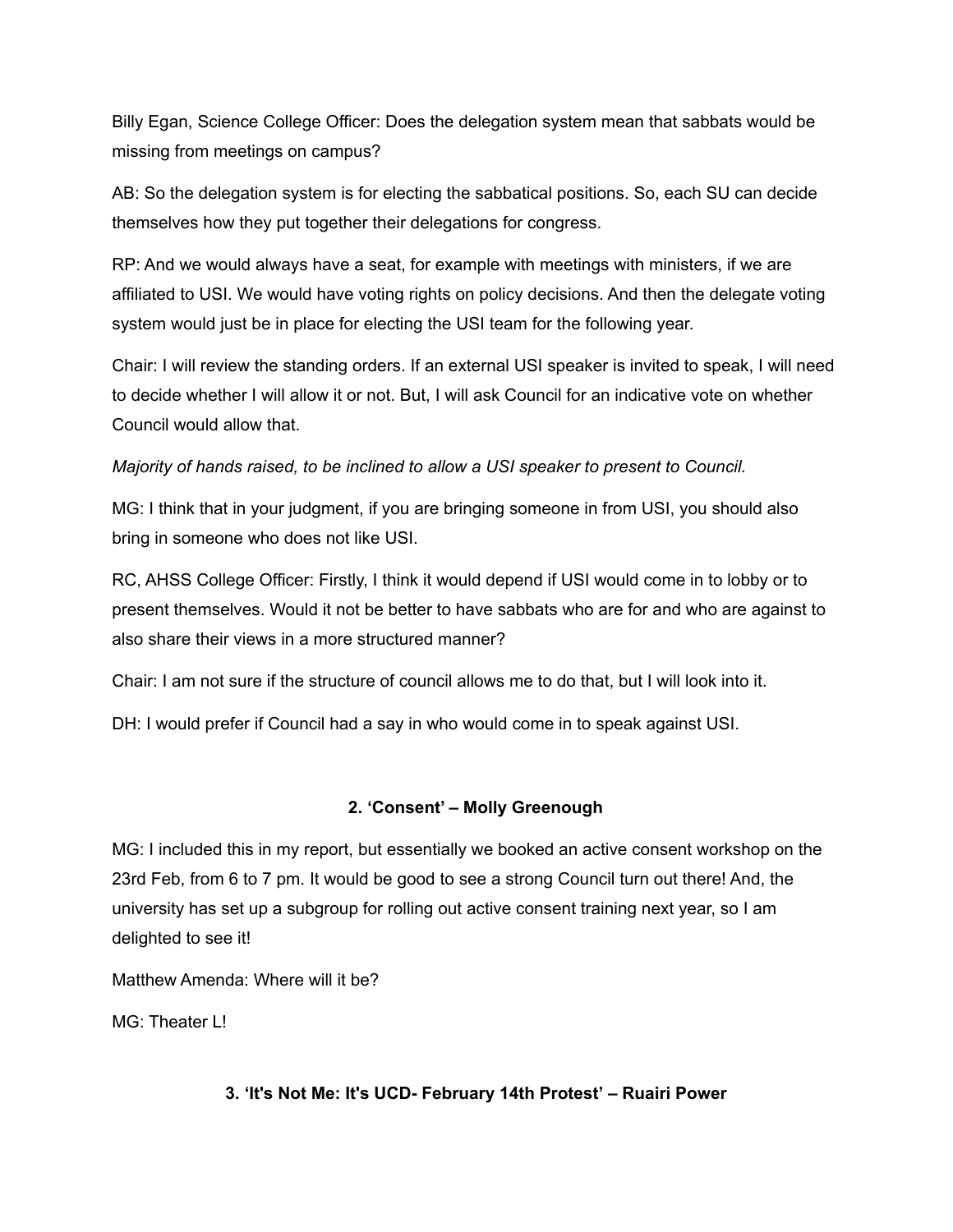Hope to see you there in numbers! Bring dates! 12 pm outside of O'Reilly Hall!

We have a Whatsapp group too.

Matthew Amenda: The university comments about ghettoisation are ridiculous. I will make my entire class know!

DH: Yes, please tell your classmates! And grab some leaflets and hand them out.

Caillum Hedderman, Student Residences Campaign Coordinator: Thanks to everyone who came to our student accommodation town hall last week, but that is only the start. Please let everyone know, we need bigger numbers! And please reach out to me if you need any support

MG: THIS IS THE SUPERBOWL OF UNION POLITICS!!!WE NEED YOU THERE! WE cannot reach every student without your help!

Ryan Coorley, Science Stage 3: if everyone of us took 2 to 3 people there, it would make a massive difference. Class reps can be really effective in this promotion, so let's do it!

Marko Cleary, Stage 1 Science: Can we get UCD Confessions involved in this?

Chair: there seems to be a lot of support, so we might move on.

#### **4. 'Draft Student Partnership Agreement For Feedback' – Ruairi Power**

RP: Just looking to have the ascent of Council.

AB: If you have any comments on the document, please email me or Ruairi before the end of business tomorrow.

## **5. 'Disability and Neurodiversity' - Darragh Kane O'Toole**

DKO'T: Presentation on Neurodiversity (in Council folder).

Chair: Any questions or contributions?

Matthew Amenda, Masters in Library Science: This is a subject that is important to me, I am in that orange category. And for a big part of my life I felt that this was something that made me lesser than other people. However neurodiversity does not make you less, only different, and that is a very important message.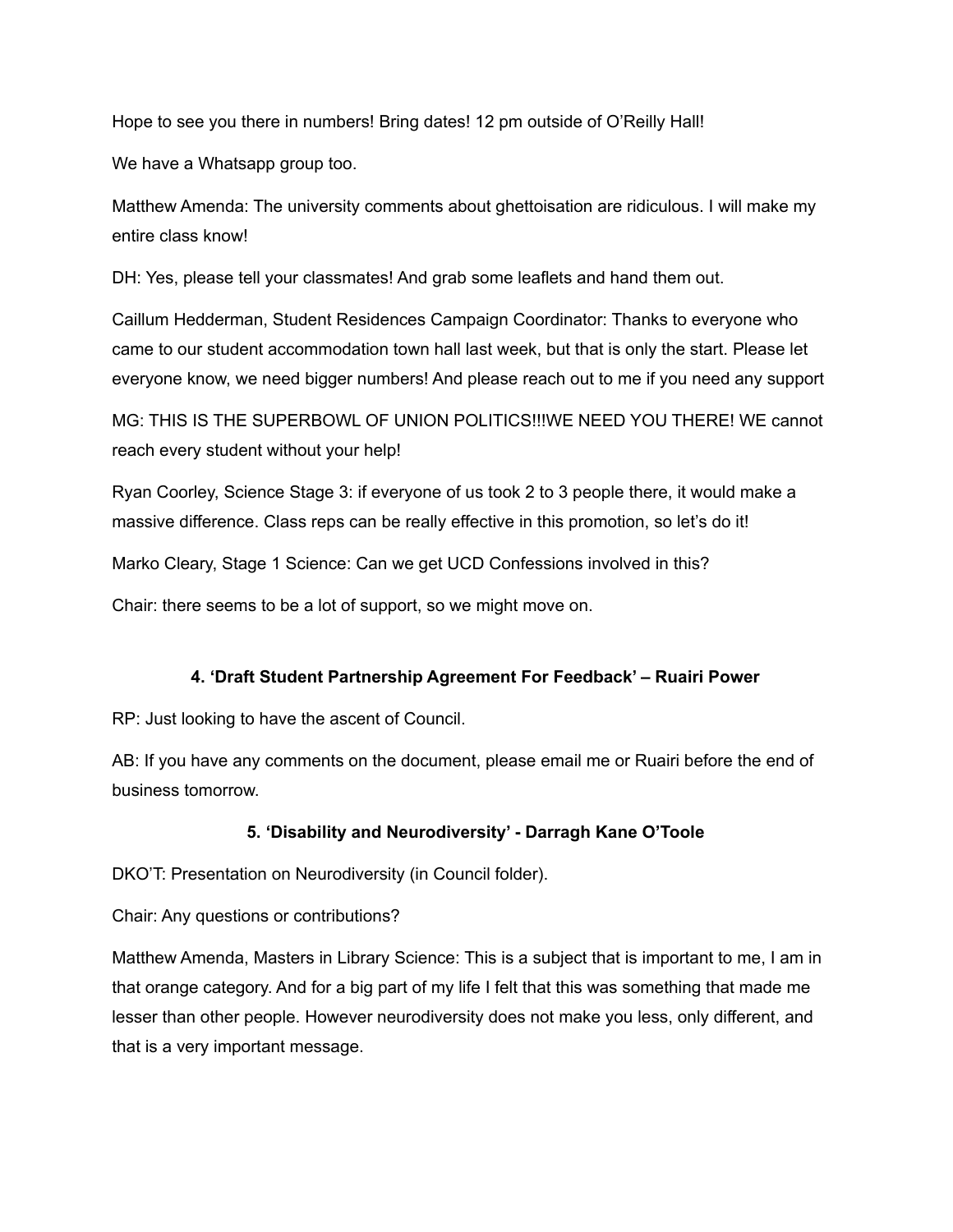#### **6. "Distance Learning Policies across UCD" - Matthew Amenda**

Matthew Amenda: Thank you for letting me have this, despite the last minute submission. The title here doesn't quite do the subject justice. Earlier this semester, we received a message that it was UCD policy that distance learning would be phased out. My constituents are immunocompromised, or live with immunocompromised people, or struggle as a result of high rents and all of the other issues which we have already discussed. We are upset about this. I have brought this to the School's attention, and they asked for the letter that students signed, expressing concern about this. And it turns out, this was not a UCD policy at all, only our school was phasing it out. The letter which they responded to us with is just unbelievable. And the registrar actually wants to increase and continue hybrid learning options. The head of our school seems to be lying to us. So I wanted to know, has this happened to others, and how can we remedy the situation?

Chair: Matthew has highlighted some inconsistencies between what UCD has announced and what his school is seeking to implement. Would anyone like to come in on this?

AB: So, I actually have a meeting arranged with Carla and Ruairi with the ALL center with regards to recording lectures. The university has been very resistant to this prior to the pandemic, however Access and Lifelong Learning are very much on board with this. Now, UCD management have not yet had a chance to discuss how the changes in national regulations related to covid will affect education on campus, so yes, it seems that some schools have jumped the gun in phasing out hybrid learning. This is a challenging issue to push across campus in a uniform way. Now, if you have a need to gain access to lecture recording, or recording devices, do reach out to us or to ALL. On a case by case basis, we can give a hand to students. But that is the main thing we can do for the moment, while we wait for UCD to come out with a wider policy approach.

(Same constituency student): My experience has been more positive in the school. My lecturers are prioritising in person delivery, however still allow recordings to take place.

Aubrey Soba, Graduate Entry Medicine, Stage 1: A lot of my constituents are also struggling with this. The online learning is being phased out despite the fact that some students are still sick, or commuting, or have awkwardly timed lectures.

Caillum Hedderman: We had similar instances. We had a lecturer who refused to use zoom, even last semester. We had worked with him to assist in the use of the software, and that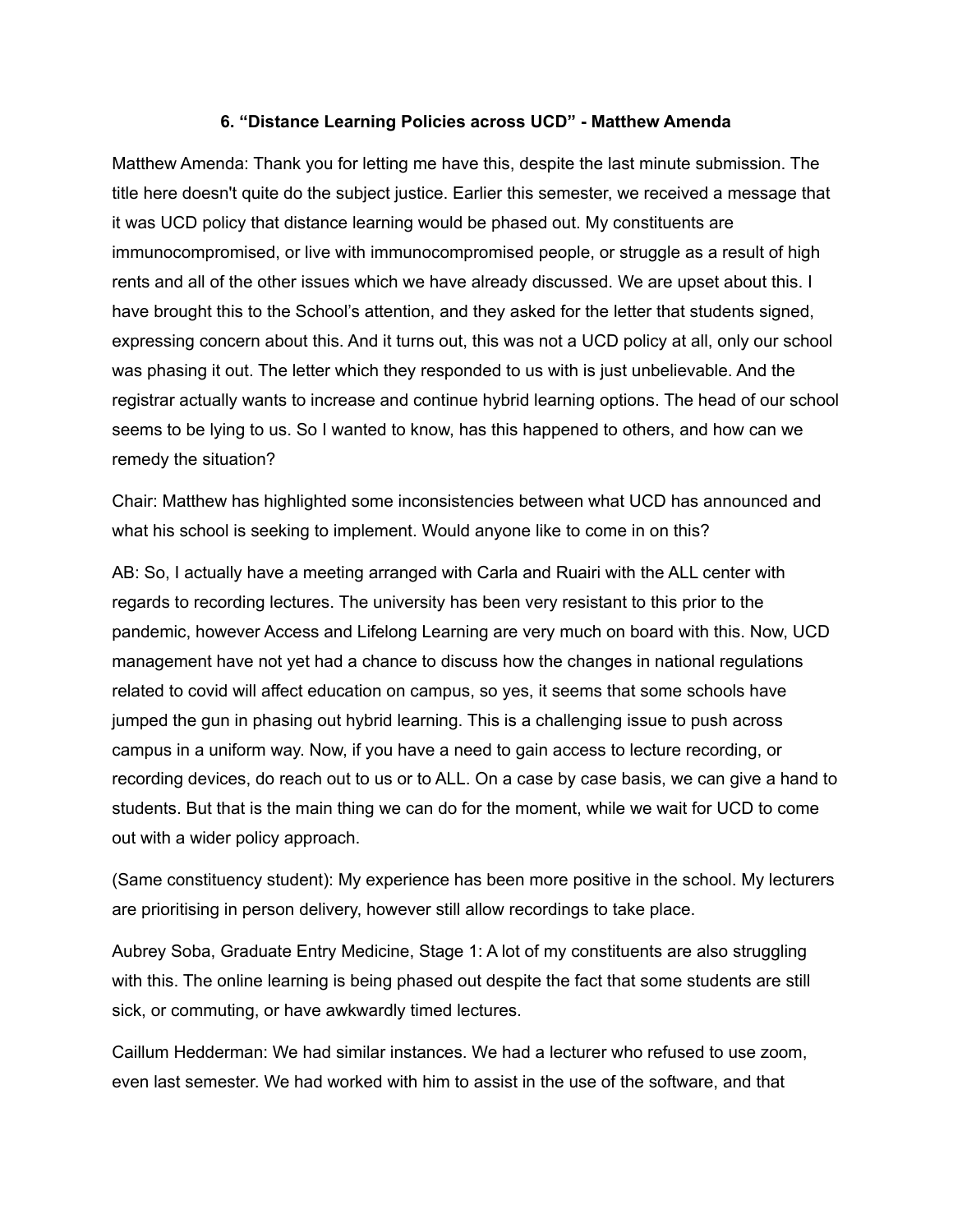helped, however some issues remain, for example lecturers who walk around without a mic, affecting the recordings.

Speaking rights handed to non member of Council: Ian Fuller, BCL Stage 1: Last week one of our professors refused to take a zoom recorder, even though someone was missing the lecture due to self isolating.

Chair: I am uninclined to get into individual issues, but we can take one more speaker.

Robert, stage 1 law: That was myself bringing that issue up, and the lecturer was very resistant.

Chair: Definitely bring this to your sabbats!

Eoin Martin: This has been a big issue in law, and in the business school too.

Chair: and no, lecturers are not contractually obliged to provide lecture recordings, no. I would encourage further questions to be brought to the sabbatical team, who have more in depth knowledge on the issue.

## **(g) Items for noting.**

### **1. Splitting the AHSS constituency - Miranda Bauer**

MB: We are working more actively now on splitting this constituency, so we just wanted to share this. If anyone has feedback to share with us, please do. We have a google form to gather it, so if you would like to contribute or chat to us about it. Just reach out via email!

## **(h) Items for approval.**

## **(i) The reports of each Executive Officer, Campaign Coordinator and ENTs Forum Officer.**

● Disability Campaign Coordinator - Darragh Kane O'Toole - Taken as read,

Chair: Any questions? Put it to a vote.

#### *Passed by a majority.*

● Mature Student Campaign Coordinator - Eoghan Ryder - Taken as read.

Chair: Any questions? Put it to a vote.

*Passed by a majority.*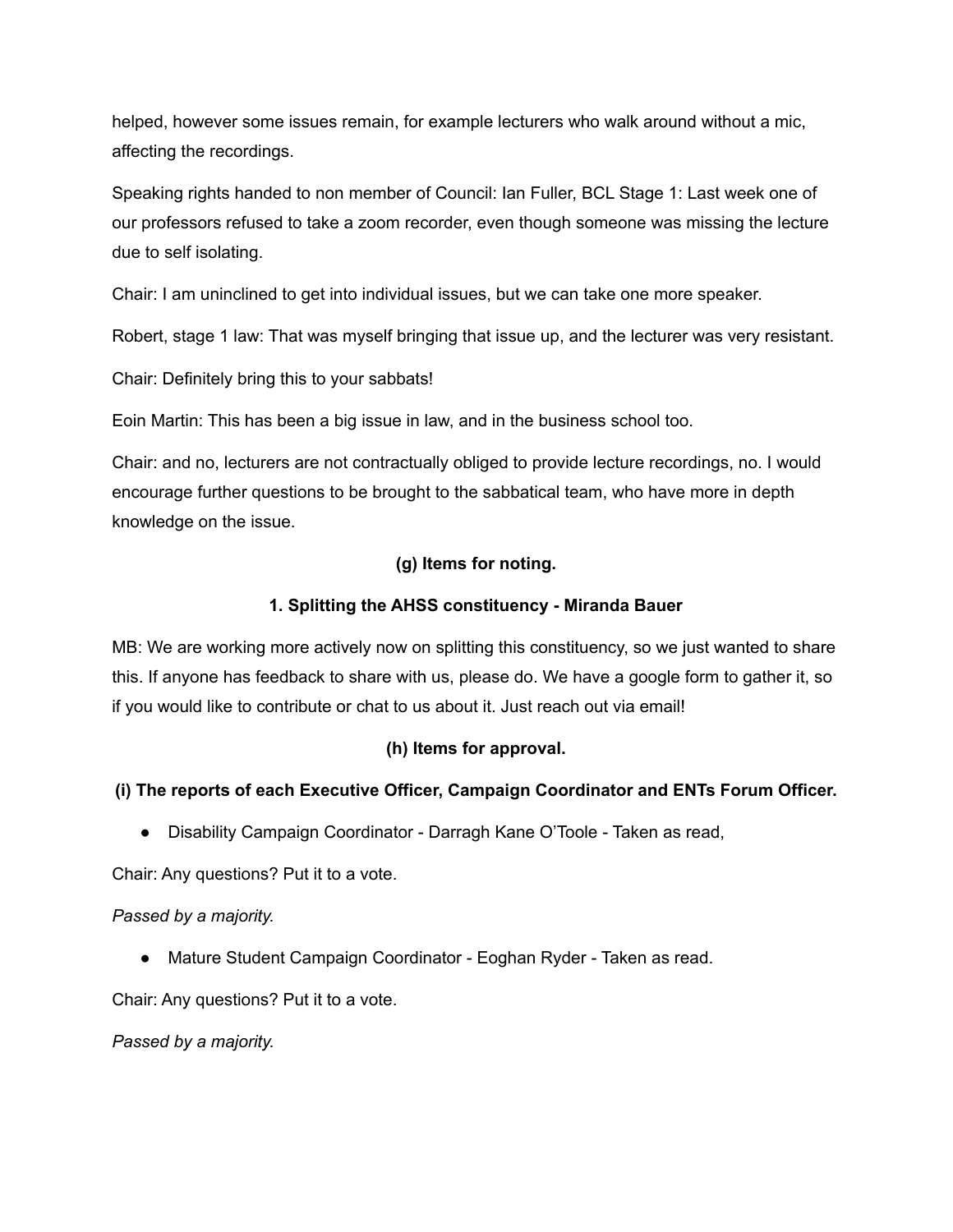● Science College Officer - Billy Egan - Taken as read.

Chair: Any questions? Put it to a vote.

*Passed by a majority.*

- Louise Costello deferred report to the next council.
- Eoin deferred report to the next council.
- AHSS College Officer Miranda Bauer Taken as read.

Chair: Any questions? Put it to a vote.

#### *Passed by a majority.*

• AHSS College Officer Ronan Cloney - Taken as read (also, AHSS ball!)

Chair: Any questions? Put it to a vote.

#### *Passed by a majority.*

● Louise Mahon - Irish language officer - Taken as read

Chair: Any questions? Put it to a vote.

*Passed by a majority.*

● Welfare Officer - Molly Greenough - Taken as read

Chair: Any questions? Put it to a vote.

*Passed by a majority.*

● Education Officer - Aoife Bracken - Taken as read

Chair: Any questions? Put it to a vote.

#### *Passed by a majority.*

● Graduate Officer - Carla Gummerson - Taken as read

Chair: Any questions? Put it to a vote.